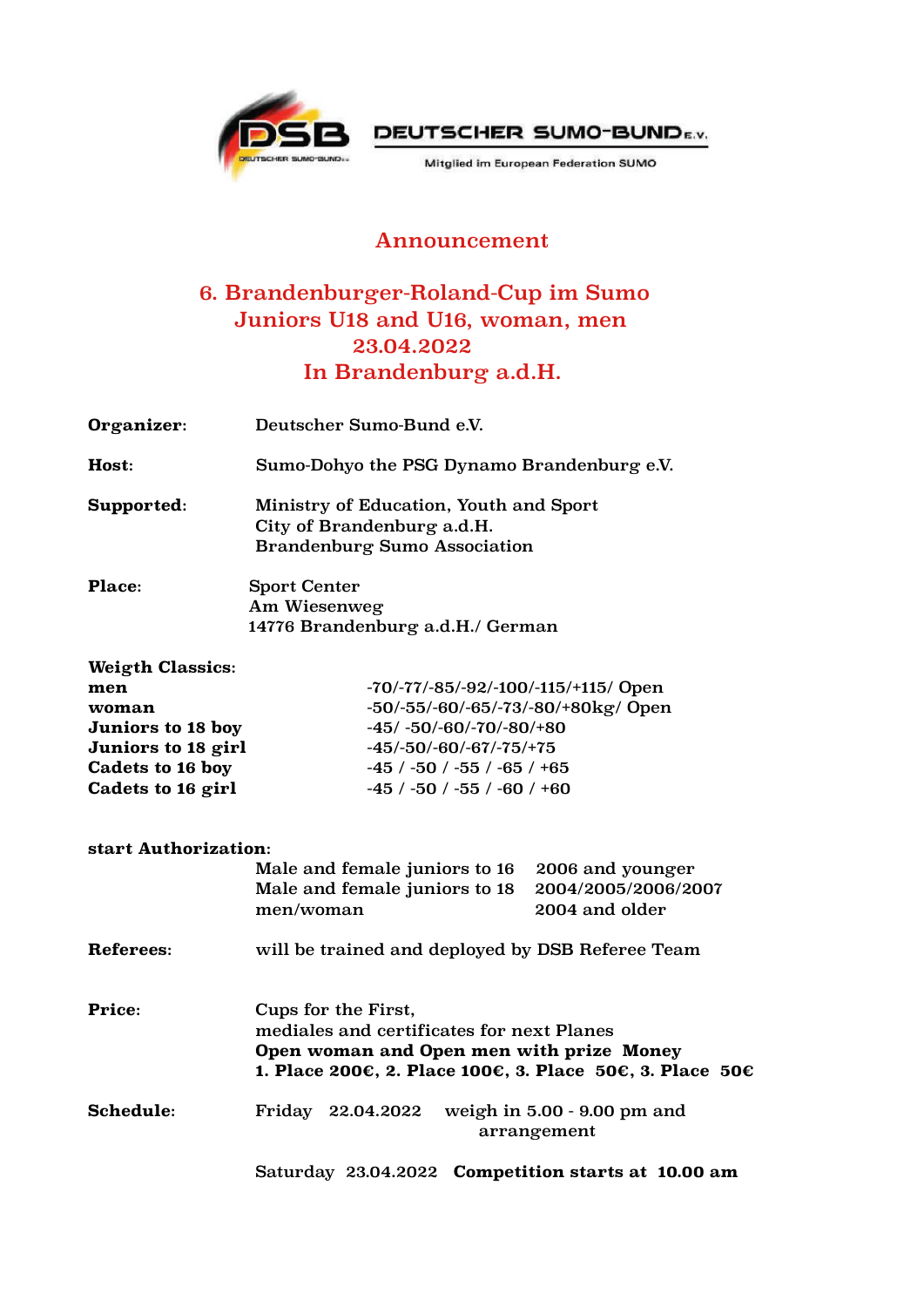| <b>Entry fee:</b>            | 10,00 € juniors to 16 in-offs in higher age bracke again 10,00€                                                                                                                                                                                                                                                                                                                                                                                                                                                                                           |  |
|------------------------------|-----------------------------------------------------------------------------------------------------------------------------------------------------------------------------------------------------------------------------------------------------------------------------------------------------------------------------------------------------------------------------------------------------------------------------------------------------------------------------------------------------------------------------------------------------------|--|
|                              | 10,00 € juniors to 18 in-offs in higher age bracke again 10,00€                                                                                                                                                                                                                                                                                                                                                                                                                                                                                           |  |
| 20,00 € Senior Men and woman |                                                                                                                                                                                                                                                                                                                                                                                                                                                                                                                                                           |  |
|                              | Registration of the Athletes by 10.04.2022 20 $\epsilon$ per Athlet                                                                                                                                                                                                                                                                                                                                                                                                                                                                                       |  |
|                              | Registration of the Athlets After 10.04.2022 Double the Entry<br>fee per Athlet / also $40 \epsilon$ per Athlet                                                                                                                                                                                                                                                                                                                                                                                                                                           |  |
| Messages:                    | Wolfgang Zuckschwerdt<br>Trechwitzerstrasse 12<br>14550 Groß Kreutz / Germany<br>Email: wzuckschwerdt@web.de<br>sandrakoeppen@web.de                                                                                                                                                                                                                                                                                                                                                                                                                      |  |
| Deadline:                    | 10.04.2022<br>We ask for compliance with the Reportage deadline to<br>ensure a better planning! For help in finding an<br>accommodation please use the Tourismus Information<br>Page www.erlebnis-Brandenburg.de or Text me!                                                                                                                                                                                                                                                                                                                              |  |
| <b>Hotel example:</b>        | Axxon Hotel,<br>Magdeburger Landstraße 228,<br>14770 Brandenburg a.d.H.<br>Telefon: 0049 3381 3210<br>E-Mail: info@axxon-hotel.de<br><b>Gerono Hotel</b><br>Magdeburger Str. 12<br>14770 Brandenburg<br>Telefon: 0049 3381 34090<br>E-Mail: info@hotel-Gerono.de<br><b>City Hotel</b><br><b>Große Gartenstrasse 2</b><br>14770 Brandenburg<br>Teelefon: 0049 3381 325652<br>E-Mail: info@cityhotel-brandenburg.de<br><b>Sorat Hotel</b><br>Altstädtischer Markt 1<br>14770 Brandenburg<br>Telefon: 0049 3381 5970<br>E-Mail: brandenburg@sorat-Hotels.com |  |